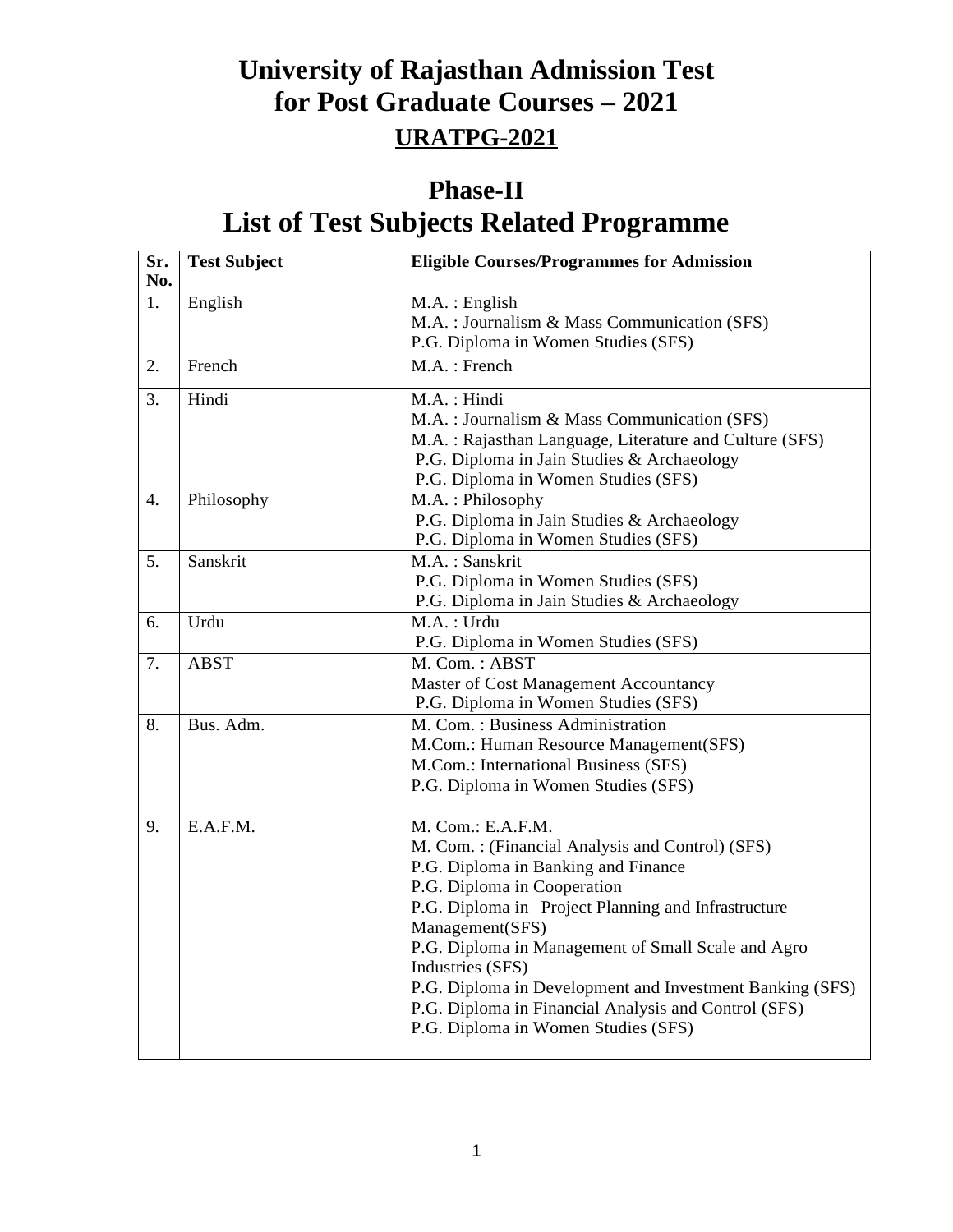| 10. | Library &Information<br>Science | Master of Library & Information Science                                                                                                                                                                                                  |
|-----|---------------------------------|------------------------------------------------------------------------------------------------------------------------------------------------------------------------------------------------------------------------------------------|
| 11. | Dramatics                       | M.A.: Dramatics                                                                                                                                                                                                                          |
|     |                                 | P.G. Diploma in Dramatics                                                                                                                                                                                                                |
| 12. | Drawing & Painting              | M.A.: Drawing & Painting (Regular & SFS)                                                                                                                                                                                                 |
| 13. | Visual Arts: Applied Arts       | Master of Visual Arts: Applied Arts (SFS)                                                                                                                                                                                                |
| 14. | <b>Visual Arts: Painting</b>    | Master of Visual Arts: Painting (SFS)                                                                                                                                                                                                    |
| 15. | Visual Arts: Sculpture          | Master of Visual Arts: Sculpture (SFS)                                                                                                                                                                                                   |
| 16. | Music                           | M.A.: Music (Vocal)/(Instrumental Sitar)                                                                                                                                                                                                 |
| 17. | Master of Performing Arts       | Master of Performing Arts (Music) (Vocal)/(Instrumental Sitar) SFS                                                                                                                                                                       |
| 18. | Law                             | L.L.M<br>L.L.M. (Human Rights and Value Education) (SFS)<br>P.G. Diploma in Criminal Law<br>P.G. Diploma in Labour Law<br>P.G. Diploma in Taxation Law<br>P.G. Diploma in Environmental Law (SFS)<br>P.G. Diploma in Women Studies (SFS) |
| 19. | <b>Botany</b>                   | $\overline{\mathrm{M}}$ .Sc.: Botany<br><b>M.Sc.: Environmental Science</b><br>M.Sc.: Biotechnology(SFS)<br>M.Sc.: Microbiology (SFS)                                                                                                    |
| 20. | Chemistry                       | M.Sc.: Chemistry<br>M.Sc.: Environmental Science<br>M.Sc.: Biotechnology (SFS)<br>M.Sc.: Microbiology (SFS)<br>M.Sc.:IT(SFS)                                                                                                             |
| 21. | <b>Computer Application</b>     | MCA (SFS)<br>M.Sc.:IT(SFS)                                                                                                                                                                                                               |
| 22. | Geography                       | M.A./M.Sc.: Geography<br>M.Sc. Environmental Science                                                                                                                                                                                     |
| 23. | Geology                         | M.Sc.: Geology<br>M.Sc.: Environmental Science                                                                                                                                                                                           |
| 24. | Home Science                    | M.Sc.: Home Science: Food and Human Nutrition<br>M.Sc.: Home Science: Human Development and Family<br>M.Sc.: Home Science: Development Communication & Extension                                                                         |
| 25. | Mathematics                     | M.A./M.Sc.: Mathematics<br>MCA (SFS)<br>M.Sc.:IT(SFS)                                                                                                                                                                                    |
| 26. | Physics                         | M.Sc.: Physics<br>M.Sc.: Environmental Science<br>MCA (SFS)<br>M.Sc.:IT(SFS)                                                                                                                                                             |